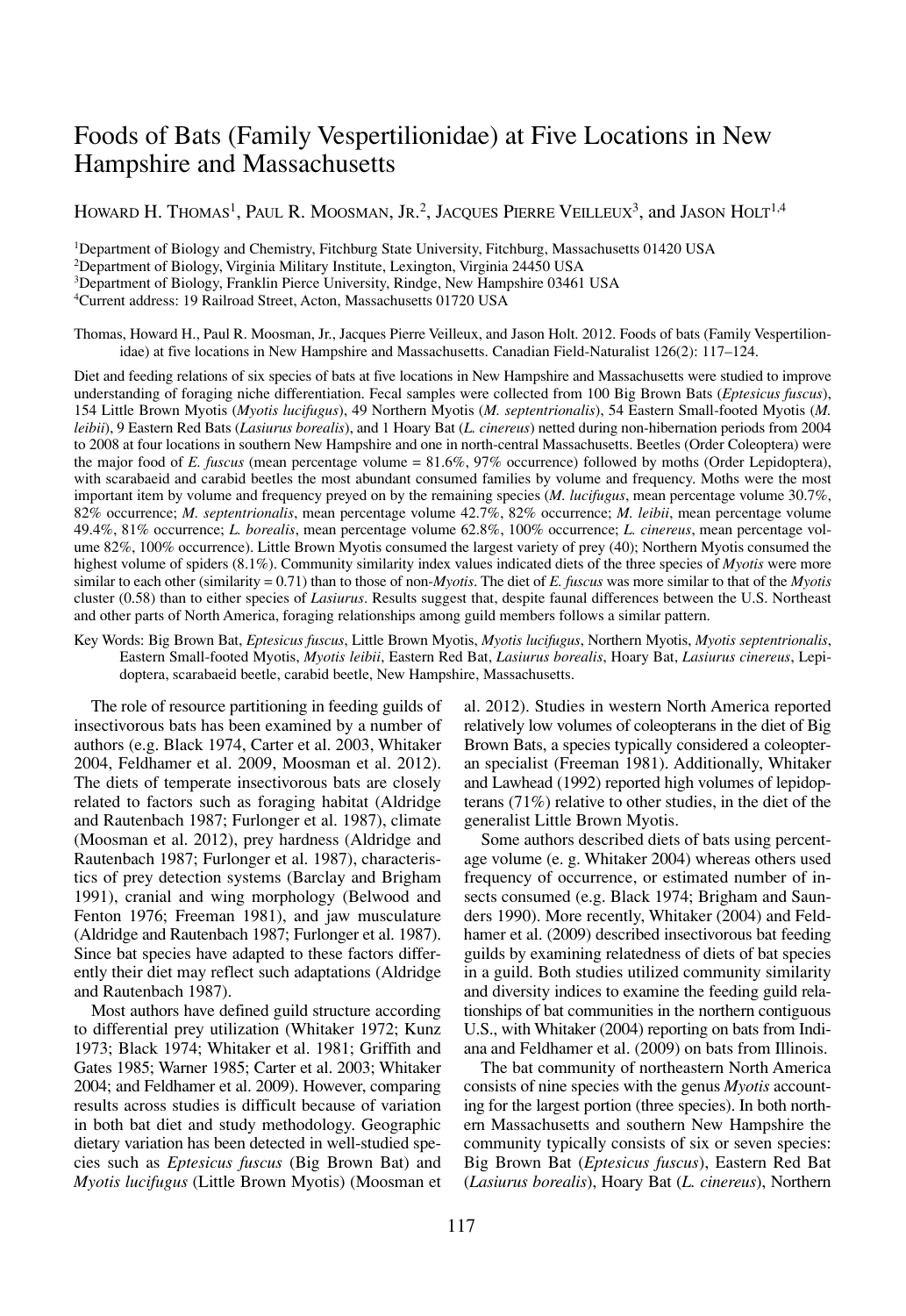Myotis (*Myotis septentrionalis*), Little Brown Myotis (*M. lucifugus*), Eastern Small-footed Myotis (*M. leibii*), and Tricolored Bat (*Perimyotis subflavus*). The presence of Eastern Small-footed Myotis and the rarity of the Silver-haired Bat (*Lasionycteris noctivagans*) in northeastern North America make this particular community unique among dietary studies, as does its lack of Indiana Myotis (*Myotis sodalis*). Although others have examined the diets of bat communities containing some of the same species in other localities (e.g., Griffith and Gates 1985; Carter et al. 2003; Whitaker 2004; and Feldhamer et al. 2009) there have been no comprehensive dietary studies of bat communities in New England.

The purpose of this study was to identify prey eaten by bats from north-central Massachusetts and southern New Hampshire, to examine the similarity of prey consumed by bats in this community, and compare our results to those of other studies. This dietary study represents the only one to examine a community of bats that includes the Eastern Small-footed Myotis, which is currently under review to be listed under the U.S. Endangered Species Act.

# **Study Area and Methods**

# *Study areas*

Bats were netted, between 2004 and 2008 (May to September in 2004 and 2005, May to October in 2006 and 2007, and April to July 2008) at the following locations in southern New Hampshire and north-central Massachusetts.

New Hampshire—Cheshire County, Pisgah State Park, located in three townships (Chesterfield, Hinsdale, and Winchester), 42°50'N, 72°26'W; Cheshire County, Surry Mountain Dam, Surry Township, 43°00'N, 72°19'W; Hillsborough County, Edward MacDowell Dam, Peterborough Township, 42°54'N, 71°58'W; Hillsborough County, New Boston Air Force Station, New Boston Township, 42°56'N, 71°38'W. Massachusetts–Worcester County, Mt. Watatic, Ashburnham Township, 42°42'N, 71°54'W.

Pisgah State Park is undeveloped and consists of >5380 ha (Veilleux et al. 2008). The landscape is dominated by coniferous, mixed conifer/deciduous and deciduous forests. Most forests are second growth but there are three areas of old growth remnants inside the park. Surry Mountain Lake is an impoundment of the Ashuelot River created by the Surry Mountain Dam, built by the U.S. Army Corps of Engineers. Topography surrounding Surry is steep. In addition to the Surry Mountain Lake (reservoir) and the Ashuelot River proper, there are several oxbow wetlands downstream from the dam. The site has mixed deciduous and coniferous forest types. Edward MacDowell Reservoir is an impoundment of Nubanusitt Brook maintained by the U.S. Army Corps of Engineers. The resulting lake is

relatively shallow and as such has extensive emergent vegetation along its periphery. The surrounding forest is mostly mixed deciduous and coniferous. New Boston Air Force Station is predominantly forested. Its topography is dominated by rolling terrain. Surrounding forest is mostly mixed deciduous. Mt. Watatic is a prominent terrain feature in north-central Massachusetts just south of the New Hampshire state line, with slopes of mixed deciduous forest.

#### *Capture of bats*

Bats were captured using mist nets. Nets were placed across access roads and less often across woodland streams or rivers, or perpendicular to the edges of grassy openings. Following capture each bat was identified and then placed in an individual cloth bag for approximately 20 minutes to collect fecal pellets. Fecal pellets were stored in plastic vials. Bats were released at their site of capture. Methods used to handle bats followed guidelines of the American Society of Mammalogists (Sikes et al. 2011) and were approved by the Animal Care Committee of Fitchburg State University (Fitchburg, Massachusetts).

# *Sample analysis and prey identification*

Fecal pellets were wetted with 70% isopropyl alcohol and teased apart using dissecting tools while being viewed through a dissecting microscope. All pellets from a single bat were pooled as a single sample. Prey items were identified to order and family (when possible) using a reference collection of arthropods from the sampling locations as well as elsewhere in the region.

The percentage volume of each prey item for each sample was visually estimated and the mean percentage volume for each prey item was calculated for each bat species following methods of Whitaker (1988), which have been widely used across dietary studies. Visual estimation of volume has been the most commonly used method to quantify diet (Moosman et al. 2012) and it was used to facilitate comparison with the greatest number of studies (Whitaker 1972; Whitaker et al. 1981; Griffith and Gates 1985; Whitaker and Lawhead 1992; Whitaker 1995; Agosta and Morton 2003; Carter et al. 2003; Whitaker 2004; Whitaker and Barnard 2005; Johnson and Gates 2007; Moosman et al. 2007; Feldhamer et al. 2009).

Additionally, percentage occurrence of each prey item was calculated for each bat species. A list of prey items with respective mean percentage volume and percentage occurrence values was developed for each bat species (Table 1), and comparisons of prey community similarities were made using Jaccard Similarity Coefficients (Sneath and Sokal 1973). This allowed comparison of our data with those obtained by Whitaker (2004) and Feldhammer et al. (2009).

# **Results**

During 26 months of sampling, a total of 367 bat fecal samples were collected. The number of samples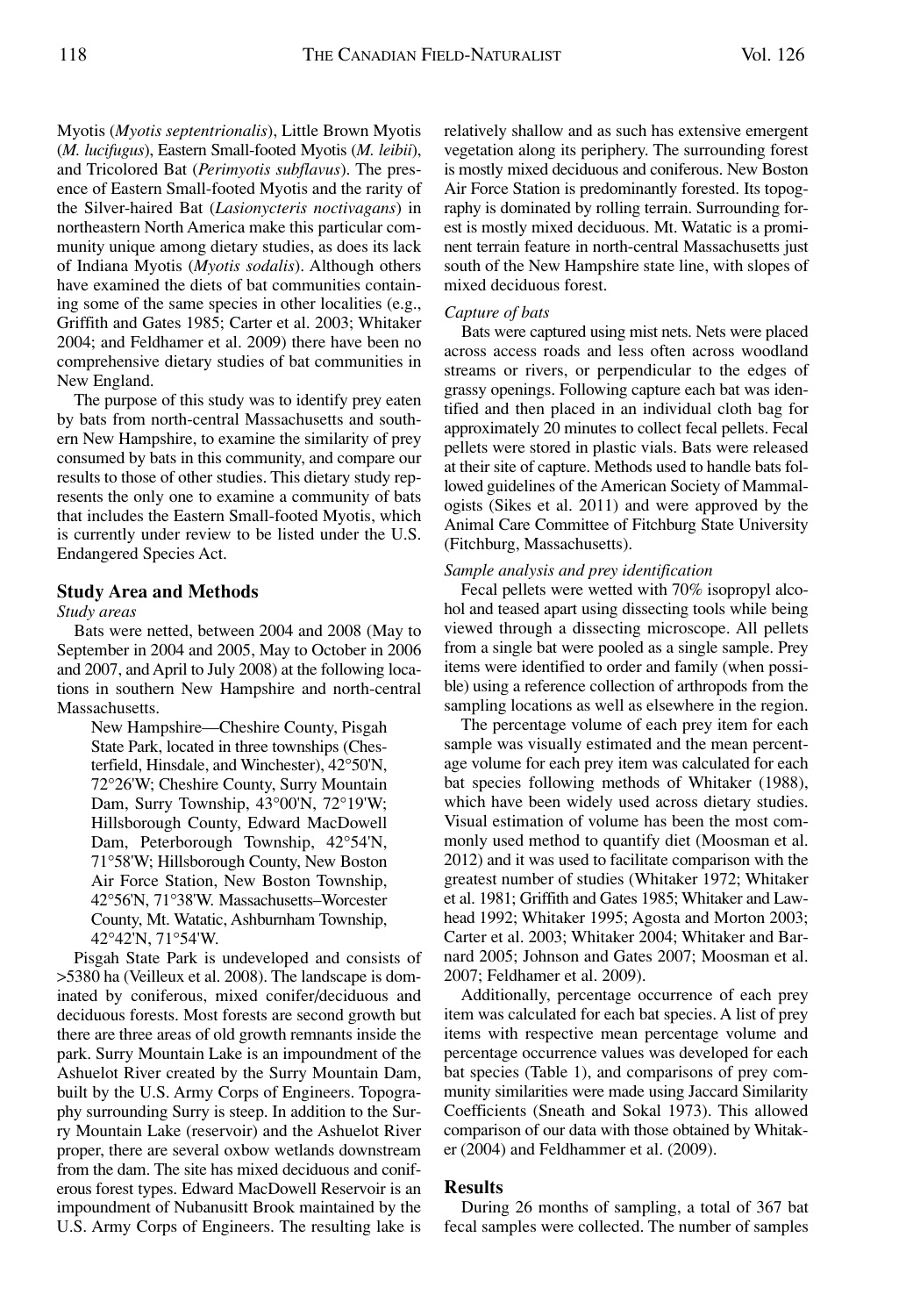| TABLE 1. Mean percentage by volume and standard error of foods eaten by six species of bats in north-central Massachusetts and southern New Hampshire, 2004 to 2008. Percentage<br>occurrence of prey in each bat's diet is shown in parentheses. |                                                                            |                                                                         |                                           |                                           |                                              |                                              |
|---------------------------------------------------------------------------------------------------------------------------------------------------------------------------------------------------------------------------------------------------|----------------------------------------------------------------------------|-------------------------------------------------------------------------|-------------------------------------------|-------------------------------------------|----------------------------------------------|----------------------------------------------|
| Prey taxa                                                                                                                                                                                                                                         | fuscus<br>$(n = 100)$<br><b>Eptesicus</b>                                  | Myotis lucifugus<br>$(n = 154)$                                         | Myotis septentrionalis<br>$(n = 49)$      | Myotis leibii<br>$(n = 54)$               | Lasiurus borealis<br>$(n = 9)$               | Lasiurus cinereus<br>$(n=1)$                 |
| Araneae<br>Arachnida                                                                                                                                                                                                                              | 0(0)                                                                       |                                                                         | $8.1 \pm 2.7$ (27)                        | $4.7 \pm 2.7$ (7)                         |                                              |                                              |
| Acari                                                                                                                                                                                                                                             | $0.1 \pm 0.0 (4)$                                                          | $\begin{array}{c} 0.4 \pm 0.2 \; (4) \\ 0.1 \pm 0.0 \; (6) \end{array}$ | $\frac{6}{6}$                             | 0(0)                                      | $\begin{matrix} 0 \\ 0 \\ 0 \end{matrix}$    | $\begin{matrix} 0 & 0 \\ 0 & 0 \end{matrix}$ |
| Total Arachnida                                                                                                                                                                                                                                   | $0.1 \pm 0.0$ (4)                                                          | $0.5 \pm 0.2$ (10)                                                      | ± 2.7(27)<br>8.1                          | $4.7 \pm 2.7$ (7)                         | (0)                                          | $_{00}^{\circ}$                              |
| Hexapoda                                                                                                                                                                                                                                          |                                                                            |                                                                         |                                           |                                           |                                              |                                              |
| Ephemeroptera<br>Odonata                                                                                                                                                                                                                          | Ξ<br>0(0)<br>$0.2 \pm 0.2$                                                 | $0.2 \pm 0.1$ (3)<br>0(0)                                               | $\begin{matrix} 0 \\ 0 \\ 0 \end{matrix}$ | $0.4 \pm 0.4$ (2)<br>$\frac{0}{0}$        | (0)                                          | $\overline{0}$                               |
| Plecoptera                                                                                                                                                                                                                                        | 0(0)                                                                       | $0.6 \pm 0.4$ (2)                                                       | $0.4 \pm 0.4$ (2)                         | $0.1 \pm 0.1$ (2)                         | $\begin{matrix} 0 & 0 \\ 0 & 0 \end{matrix}$ | $\begin{matrix} 0 & 0 \\ 0 & 0 \end{matrix}$ |
| Orthoptera                                                                                                                                                                                                                                        |                                                                            |                                                                         |                                           |                                           |                                              |                                              |
| Gryllidae                                                                                                                                                                                                                                         | L,<br>$0.3 \pm 0$                                                          | $0.3 \pm 0.1$<br>$0.2 \pm 0.2$                                          | $\circ$                                   | $0.1 \pm 0.1$<br>0                        | $\circ$                                      | $\circ$                                      |
| unidentified                                                                                                                                                                                                                                      | $\circ$                                                                    |                                                                         |                                           |                                           | $1.7 \pm 1.7$                                |                                              |
| Total Orthoptera                                                                                                                                                                                                                                  | $0.3 \pm 0.2$ (3)                                                          | $0.5 \pm 0.2$ (4)                                                       | $\circ$                                   | $\odot$<br>$0.1\pm0.1$                    | $1.7 \pm 1.7$ (11)                           | $_{0}^{\circ}$                               |
| Blattodea (formerly Isoptera)                                                                                                                                                                                                                     | $^{0}$                                                                     | $0.1 \pm 0.1$ (1)                                                       |                                           |                                           |                                              |                                              |
| Psocoptera                                                                                                                                                                                                                                        | $\overline{0}$                                                             | $0.6 \pm 0.6$ (1)                                                       | $\begin{matrix} 0 \\ 0 \\ 0 \end{matrix}$ | $\begin{matrix} 0 \\ 0 \\ 0 \end{matrix}$ | $\begin{matrix} 0 \\ 0 \\ 0 \end{matrix}$    | $\begin{matrix} 0 \\ 0 \\ 0 \end{matrix}$    |
| Hemiptera                                                                                                                                                                                                                                         |                                                                            |                                                                         |                                           |                                           |                                              |                                              |
| Cicadellidae                                                                                                                                                                                                                                      | $\circ$                                                                    | $0.3 \pm 0.1$                                                           | $\circ$                                   |                                           | $\bullet$                                    |                                              |
| Cercopidae                                                                                                                                                                                                                                        |                                                                            | $0.1 \pm 0.04$                                                          | $\circ$                                   |                                           |                                              |                                              |
| Corixidae                                                                                                                                                                                                                                         | $\overline{\textrm{c}}$                                                    | $\circ$                                                                 |                                           |                                           |                                              |                                              |
| Cydnidae                                                                                                                                                                                                                                          | $0.2 \pm 0.2$                                                              | $\circ$                                                                 |                                           |                                           |                                              |                                              |
| Delphacidae                                                                                                                                                                                                                                       | $\circ$                                                                    | $\begin{array}{c} 0.3\pm0.3\\ 0.5\pm0.2 \end{array}$                    | $\circ \circ \circ \circ$                 | 000000                                    | 0.90000000                                   | $\circ\circ\circ\circ\circ$                  |
| Lygaeidae                                                                                                                                                                                                                                         | $0.3 \pm 0$                                                                |                                                                         |                                           |                                           |                                              |                                              |
| Pentatomidae                                                                                                                                                                                                                                      | 3.36<br>$0.4 \pm 0$                                                        |                                                                         |                                           |                                           |                                              | $\circ$                                      |
| unidentified                                                                                                                                                                                                                                      | $1.2 \pm 0$                                                                | $1.4 \pm 0.4$                                                           | $0.8 \pm 0.8$                             | $0.2 \pm 0.2$                             |                                              |                                              |
| Total Hemiptera                                                                                                                                                                                                                                   | (13)<br>$2.1 \pm 0.7$                                                      | $2.5 \pm 0.5$ (30                                                       | $0.8 \pm 0.8$ (1                          | $\pm$ 0.2 (2)<br>0.2                      | $0.9 \pm 0.9$ (1)                            | $\frac{1}{2}$                                |
| Neuroptera                                                                                                                                                                                                                                        |                                                                            |                                                                         |                                           |                                           |                                              |                                              |
| Hemerobeiidae                                                                                                                                                                                                                                     | Ċ,<br>$0.3 \pm 0$                                                          | $0.8 \pm 0.4$<br>0.3 ± 0.2                                              | $0.1 \pm 0.1$                             | $\circ$                                   |                                              | $\circ$                                      |
| unidentified                                                                                                                                                                                                                                      | $\circ$                                                                    |                                                                         |                                           |                                           | $1.1 \pm 1.1$                                |                                              |
| <b>Total Neuroptera</b>                                                                                                                                                                                                                           | $0.3 \pm 0.3$ (2)                                                          | $\pm 0.5$ (7)                                                           | $\pm$ 0.1 (2)<br>$\overline{0}$ .         | $\frac{6}{10}$                            | $±1.1$ (11                                   | $\frac{6}{10}$                               |
| Carabidae<br>Coleoptera                                                                                                                                                                                                                           |                                                                            |                                                                         |                                           |                                           |                                              |                                              |
| Calathus                                                                                                                                                                                                                                          |                                                                            |                                                                         |                                           | $1.1 \pm 1.1$                             |                                              |                                              |
| unidentified                                                                                                                                                                                                                                      |                                                                            | $4.9 \pm 1.0$                                                           | $1.0 \pm 1.0$                             |                                           | $5.6 \pm 5.6$<br>0                           |                                              |
| Total Carabidae                                                                                                                                                                                                                                   | $\begin{array}{c} 0.9 \pm 0.6 \\ 16.5 \pm 2.9 \\ 17.4 \pm 3.0 \end{array}$ | $4.9 \pm 1.0$                                                           | $1.0 \pm 1.0$                             | $1.9 \pm 1.7$<br>$3.0 \pm 2.0$<br>0       | $5.6 \pm 5.6$<br>0                           |                                              |
| Dytiscidae                                                                                                                                                                                                                                        | $1.4 \pm 0.9$<br>34.6 ± 3.8<br>0.1 ± 0.1                                   | $0.1 \pm 0.1$                                                           |                                           |                                           |                                              | 000000                                       |
| Scarabaeidae                                                                                                                                                                                                                                      |                                                                            | $3.6 \pm 1.0$<br>$0.7 \pm 0.5$                                          | $7.1 \pm 3.5$<br>0                        | $2.8 \pm 1.7$ 0                           | $4.1 \pm 3.8$<br>$2.0 \pm 2.0$               |                                              |
| Tenebrionidae                                                                                                                                                                                                                                     |                                                                            |                                                                         |                                           |                                           |                                              |                                              |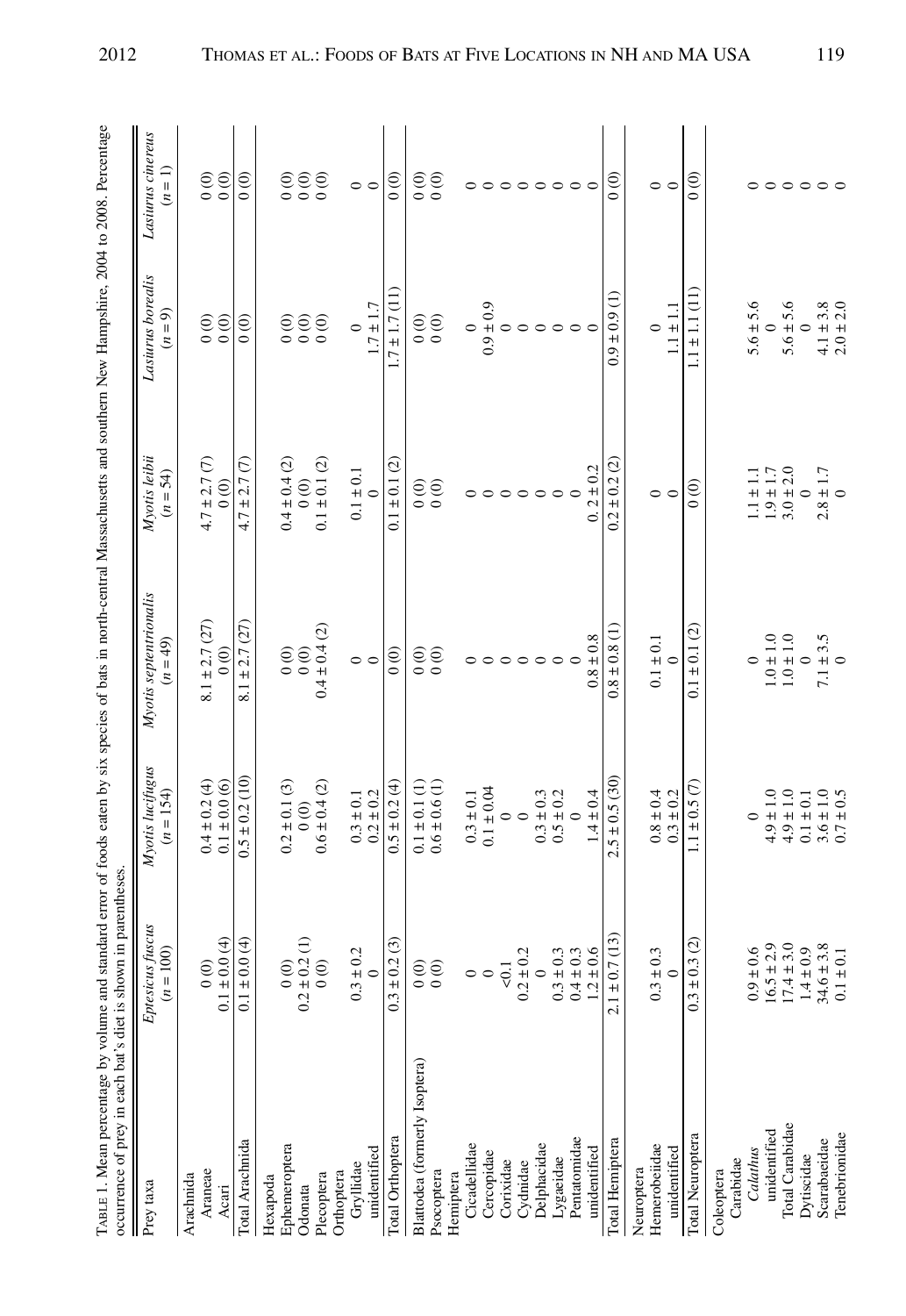| TABLE 2. Mean percentage by volume and standard error of foods eaten by six species of bats in north-central Massachusetts and southern New Hampshire, 2004 to 2008. Percentage<br>occurrence of prey in each bat's diet is shown in parentheses |                                 |                                 |                                      |                             |                                |                              |
|--------------------------------------------------------------------------------------------------------------------------------------------------------------------------------------------------------------------------------------------------|---------------------------------|---------------------------------|--------------------------------------|-----------------------------|--------------------------------|------------------------------|
| Prey taxa                                                                                                                                                                                                                                        | Eptesicus fuscus<br>$(n = 100)$ | Myotis lucifugus<br>$(n = 154)$ | Myotis septentrionalis<br>$(n = 49)$ | Myotis leibii<br>$(n = 54)$ | Lasiurus borealis<br>$(n = 9)$ | Lasiurus cinereus<br>$(n=1)$ |
| Elateridae                                                                                                                                                                                                                                       | $2.5 \pm 1.2$                   | $0.7 \pm 0.4$                   | $0.9 \pm 0.9$                        | $0.5 \pm 0.4$               | $3.3 \pm 3.3$                  |                              |
| Chrysomelidae                                                                                                                                                                                                                                    |                                 | $0.2 \pm 0.1$                   |                                      | $0.2 \pm 0.2$               | $1.7 \pm 1.7$                  |                              |
| Curculionidae                                                                                                                                                                                                                                    | $3.8 \pm 1.4$                   | $0.3 \pm 0.2$                   | $0.1 \pm 0.1$                        | $1.1 \pm 0.6$               |                                | $\circ$                      |
| unidentified                                                                                                                                                                                                                                     | $21.8 \pm 2.9$                  | $11.1 \pm 1.4$                  | $9.5 \pm 2.4$                        | $11.0 \pm 2.6$              | $6.3 \pm 3.3$                  | $\subset$                    |
| Total Coleoptera                                                                                                                                                                                                                                 | 7 (97).<br>$81.6 \pm 2$         | $21.6 \pm 2.0$ (71)             | $18.6 \pm 4.2$ (57)                  | $18.6 \pm 3.7(46)$          | $23.0 \pm 8.6$ (56)            | $_{\circ}^{\circ}$           |
| Hymenoptera                                                                                                                                                                                                                                      |                                 |                                 |                                      |                             |                                |                              |
| Ichneumonidae                                                                                                                                                                                                                                    |                                 | $2.8 \pm 0.8$                   | $1.7 \pm 1.5$                        | $3.7 \pm 2.1$               | $0.8 \pm 0.8$                  | $\circ$                      |
| Formicidae                                                                                                                                                                                                                                       | $2.7 \pm 1.4$<br>1.0 ± 0.7      | $1.6 \pm 0.8$                   |                                      |                             | $\circ$                        | 18.0                         |
| unidentified                                                                                                                                                                                                                                     | $0.1 \pm 0.1$                   | $0.9 \pm 0.5$                   | $\circ$                              | $0.2 \pm 0.2$               | $0.8 \pm 0.8$                  | $\circ$                      |
| Total Hymenoptera                                                                                                                                                                                                                                | 1.6(9)<br>$3.8 \pm$             | $5.3 \pm 1.3$ (23)              | $1.7 \pm 1.5(4)$                     | $3.9 \pm 2.1$ (15)          | $1.6 \pm 1.0$ (22)             | 18.0 (100)                   |
| <b>Trichoptera</b>                                                                                                                                                                                                                               | 1.3(9)<br>$3.3 \pm$             | $13.1 \pm 1.8$ (37)             | $13.3 \pm 3.6$ (29)                  | $2.6 \pm 1.6(6)$            | $3.3 \pm 3.3$ (11)             | $\frac{1}{2}$                |
| epidoptera                                                                                                                                                                                                                                       | .1(29)<br>$4.4 \pm 1$           | $30.7 \pm 2.5(82)$              | $42.7 \pm 5.1$ (82)                  | $49.4 \pm 5.4$ (81)         | $62.8 \pm 10.0$ (100)          | 82.0 (100)                   |
| Diptera                                                                                                                                                                                                                                          |                                 |                                 |                                      |                             |                                |                              |
| Sciaridae                                                                                                                                                                                                                                        |                                 | $0.3 \pm 0.2$                   |                                      |                             |                                |                              |
| Chironomidae                                                                                                                                                                                                                                     | $-10.1$<br>$\frac{1}{1}$        | $10.5 \pm 1.9$                  | $0.4 \pm 0.4$                        | $4.8 \pm 2.0$               |                                |                              |
| Simuliidae                                                                                                                                                                                                                                       |                                 | $0.1 \pm 0.1$                   |                                      |                             |                                |                              |
| Culicidae                                                                                                                                                                                                                                        |                                 | $0.6 \pm 0.3$                   |                                      | $0.3 \pm 0.3$               | $0.6 \pm 0.6$                  |                              |
| Tipulidae                                                                                                                                                                                                                                        |                                 | $0.6 \pm 0.2$                   |                                      | $1.2 \pm 0.9$               |                                | $\circ$                      |
| unidentified                                                                                                                                                                                                                                     | $1.1 \pm 0.5$                   | $4.3 \pm 0.8$                   | $2.4 \pm 1.4$                        | $11.0 \pm 3.2$              | $1.3 \pm 0.9$                  | ∊                            |
| Total Diptera                                                                                                                                                                                                                                    | 0.5(9)<br>$1.2 \pm 0$           | $16.4 \pm 2.2(49)$              | $2.8 \pm 1.8$ (8)                    | $17.3 \pm 4.0$ (39)         | $1.9 \pm 1.3$ (22)             | $_{\rm 0}^{\rm 6}$           |
| Unidentified Arthropoda                                                                                                                                                                                                                          | $1.6 \pm 0.5$ (19)              | $5.6 \pm 0.8$ (41)              | $9.7 \pm 3.3$ (35)                   | $1.4 \pm 0.4$ (33)          | $3.4 \pm 1.2$ (67)             | $\frac{6}{6}$                |
| Vegetation                                                                                                                                                                                                                                       | $0.1 \pm 0.1$ (1)               | $0.5 \pm 0.2$ (5)               | $0.2 \pm 0.1(6)$                     | $0.9 \pm 0.5$ (7)           | $\frac{6}{6}$                  |                              |

# THE CANADIAN FIELD-NATURALIST

Vol. 126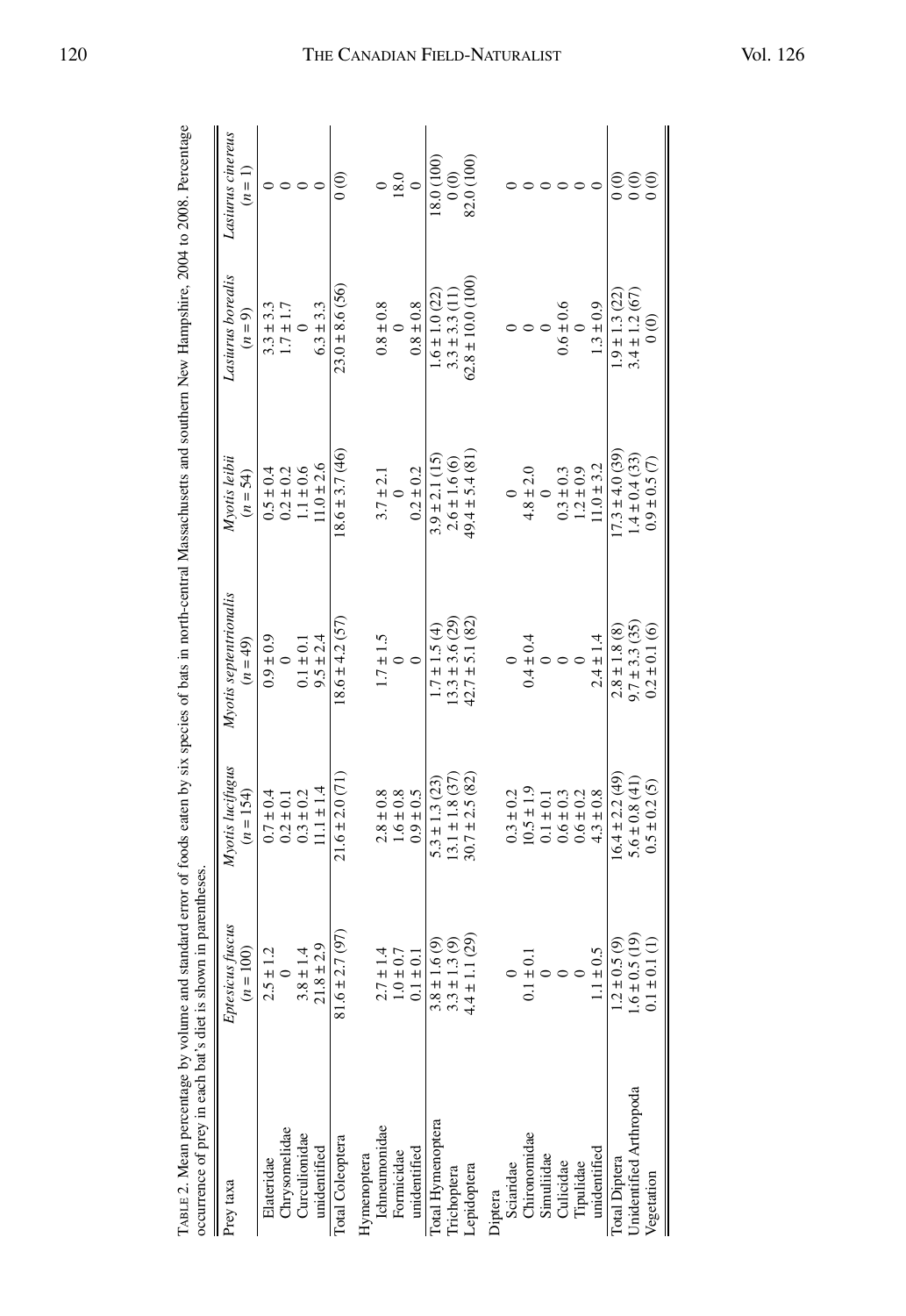collected from each site was as follows: 194 from Surry Mountain Dam, 87 from Pisgah State Park, 42 from Edward MacDowell Lake, 36 from New Boston Air Force Station and the one from Mt. Watatic. Samples from *Eptesicus fuscus*, *Lasiurus borealis*, *Myotis lucifugus*, and *M*. *septentrionalis* were collected from most (three or four of the five) sites. However, samples from *M*. *leibii* were restricted to Surry Mountain Dam and New Boston as Air Force Station and the one from *L*. *cinereus* were restricted to New Boston Air Force Station.

#### *Prey consumed*

# *Eptesicus fuscus* (n=100).

Big Brown Bats fed primarily on seven families of beetles (Order Coleoptera). Beetles occurred in the diet of 97of 100 samples examined (97%) and constituted the greatest volume of food consumed (mean percentage volume and standard error are reported: 81.6%±2.7) (Table 1). In most samples a portion of the beetle material reported was identifiable only to the ordinal level  $(21.8\% \pm 2.9)$ . Of the beetle material identified to the family level those in Scarabaeidae and Carabidae were the most prominent. Less often consumed were beetles of the families Curculionidae, Elateridae, Dytiscidae, and Tenebrionidae (Table 1). The carabid beetle genus *Calathus* was identified in the foods of 3 of 100 Big Brown Bats and represented a mean volume of 0.9%±0.6. Moths (Order Lepidoptera) were the second most commonly consumed arthropods occurring in 29% of the samples and a mean percentage volume of 4.4%±1.1 (Table 1). This was followed by the orders Hymenoptera and Hemiptera, unidentified insect remains, and the order Diptera. Remaining prey were of the orders Acari, Trichoptera, Orthoptera, Neuroptera, and Odonata.

#### *Myotis lucifugus* (n=154)

Little Brown Myotis from our study fed prominently on lepidopteran insects (Table 2). Lepidopterans occurred most frequently (82%) and represented the greatest volume  $(30.7\% \pm 2.5)$  in the diet of this bat. This species also utilized the widest array of prey in this study. Other important prey  $(>1\%$  volume) were in descending order: Coleoptera, Diptera, Trichoptera, Hymenoptera, Hemiptera, and Neuroptera. Each of the above orders was similarly arranged in descending order of frequency of occurrence. Occurring in lesser volumes (<1%) were prey from Araneae, Acari, Orthoptera, Ephemeroptera, Plecoptera, Blattodea (formerly Isoptera), and Psocoptera. The following families within the above orders were identified: seven families of Coleoptera, five families of Diptera, four families of Hemiptera, two families of Hymenoptera, and a single family of the order Orthoptera was also found (Table 1).

#### *Myotis septentrionalis* (n=49)

Northern Myotis had a diet similar to Little Brown Myotis with lepidopteran insects representing the highest occurrence (82%) and highest mean percentage volume (42.7% $\pm$ 5.1). Other prey occurring with a mean percentage volume of ≥1% were: scarabaeid and carabid beetles as well as unidentified Coleoptera, Trichoptera, Araneae, Diptera, and Hymenoptera. Chironomids and Ichneumonid wasps were the only family of dipterans and hymenopterans identified, respectively. Northern Myotis consumed the highest amount of spiders of the species studied (Table 1) in line with their gleaning behavior.

#### *Myotis leibii* (n=54)

Foods eaten by the Eastern Small-footed Myotis in our study area were previously reported (Moosman et al. 2007) but we have incorporated an additional 15 samples. As with the other two species of the genus *Myotis*, Eastern Small-footed Myotis consumed moths at both high frequency of occurrence and volume (Table 1). After moths, Coleoptera and Diptera were the two most common prey items eaten by the Eastern Smallfooted Myotis (Table 1). Of prey items identified to family, chironomid flies, ichneumonid wasps, small scarabaeid, carabid and curculionid beetles, and crane flies (Tipulidae) were the most abundant components (Table 1).

#### *Lasiurus borealis* (n=9)

The Eastern Red Bat fed most frequently on lepidopteran (100%) and coleopteran (56%) insects (Table 1). Both of the above orders of insects also represented the greatest volumes in this bat's diet, with lepidopterans accounting for a mean percentage volume of 62.8%±10.0 and coleopterans 23.0%±8.6. Other insect prey found in volumes ≥1% included trichopterans, dipterans, orthopterans, hymenopterans, and neuropterans. Hemipteran insects constituted 0.9%±0.9 of the volume of the fecal sample from one Eastern Red Bat. Coleopteran families identified as prey included Scarabaeidae, Carabidae (including the genus *Calathus), Chrysomelidae, Tenebrionidae, and Elateridae*. Scarabaeid beetles accounted for only 3% of the volume in the single sample in which they were found, elaterid beetles represented 30% of the volume of the one sample in which they were found, and the carabid beetle genus *Calathus* accounted for 50% of the volume of the single sample in which it was found (Table 1).

#### *Lasiurus cinereus* (n=1)

The single Hoary Bat sample from our study revealed that 82% of the volume was made up of moths and the remaining volume consisted of hymenopterous insects (Table 1).

#### *Prey Community Similarities*

All species of bats reported showed a strong tendency to feed on terrestrial insects (i.e., beetles, moths, most of the dipterans, and hymenopterans). All three species of the genus *Myotis* that occurred in the community of bats at our study sites had diets that were relatively similar (Figure 1) (community similarity value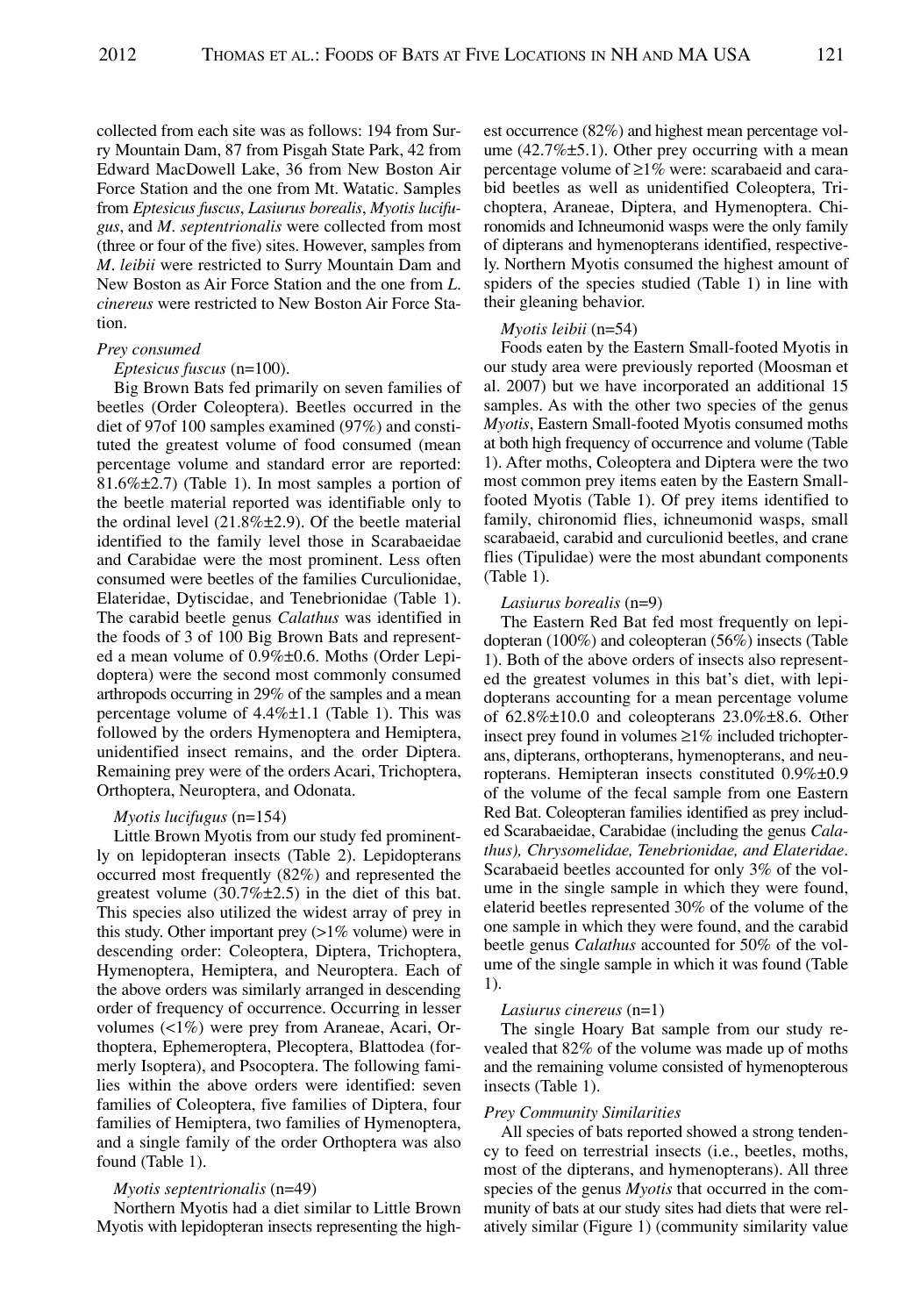among the three species of 0.71). The diets of Eastern Small-footed and Little Brown Myotis were even more similar (0.78). The diets of the three species of *Myotis* were more similar to each other than to those of other guild members. Dependence on beetles in the diet of the Big Brown Bat made its diet distinct from those of the three species of *Myotis* but more similar to them than to the diets of Eastern Red Bat or Hoary Bat (Table 1). The similarity value of the Big Brown Bat's diet (0.58) places it between the cluster of *Myotis* and the Eastern Red Bat (Figure 1). The two *Lasiurus* species were relatively distinct in comparison to the other species in the guild (Figure 1). The diet of the Eastern Red Bat was more similar to the diet of the Big Brown Bat than to the diet of the Hoary Bat.

# **Discussion**

Results of the present study add to a limited body of information about food habits of bats from New England. Anthony and Kunz (1977) presented information on foods eaten by Little Brown Myotis in New Hampshire. Moosman et al. (2007) provided some of the first records for foods of the Eastern Small-footed Myotis, and Moosman et al. (2012) reported the four most used categories of food eaten by Little Brown Myotis and the Big Brown Bat in this region in context of the diet of these species throughout their ranges. Our findings represent the first published records of foods for the Northern Myotis, Eastern Red Bat, and Hoary Bat in New England. Our results show how relationships among guild members compare to patterns reported from other North American bat communities.

# *Eptesicus fuscus*

Our data indicated that Big Brown Bats preyed on beetles most frequently and in the highest proportion of volume of any prey items, and our data are in agreement with reports by most other investigators (Hamilton 1933; Whitaker et al. 1981; Griffith and Gates 1985; Brigham and Saunders 1990; Whitaker 1995; Agosta and Morton 2003; Carter et al. 2003; Whitaker 2004; Feldhamer et al. 2009). The predominance of beetles is in keeping with the recognized niche of this bat as a beetle specialist (Freeman 1981) or strategist (Black 1974). High incidence and volume of beetles of the families Scarabaeidae and Carabidae are likewise similar to values reported by Whitaker (1972) and Griffith and Gates (1985). However, moths were the second most important prey item of Big Brown Bats in our study, and this finding differs from most other studies. These differences may have been at least partially influenced by climatic differences between sites or by the time of year the bats were netted. Moosman et al. (2012) offered evidence that moths are used less often by big brown bats in regions with particularly high summer precipitation, such as New England.

#### Myotis *species*

Little Brown Myotis in New Hampshire consumed moths most frequently and at the highest percentage



FIGURE 1. Similarity of diets of six species of bats in New England between 2004 and 2008, based on Jaccard similarity coefficient values.

volume of all food items. These results are similar to those reported from Indiana (Whitaker 1972), New Hampshire (Anthony and Kunz 1977), and West Virginia (Carter et al. 2003). Moths were second to beetles in the diet of Little Brown Myotis from western Maryland (Griffith and Gates 1985). However, our results contrast to those of Whitaker (2004) in which moths were found at a lower volume compared to dipterans in the diet of the Little Brown Myotis in Indiana. Our results are similar to those found by Carter et al. (2003), in which the descending percent volume order was Diptera, Trichoptera, Coleoptera, Hymenoptera, and Homoptera.

Our data showed that Northern Myotis fed heavily on moths. These results are similar to those reported by Whitaker (1972) and Griffith and Gates (1985) but in contrast to Carter et al. (2003) and Whitaker (2004). The next most frequently eaten arthropod by Northern Myotis in New Hampshire was beetles. Griffith and Gates (1985) listed beetles as the second most frequently occurring food item for this bat in western Maryland. According to volumetric data, Northern Myotis from New England ate fewer beetles than those in West Virginia (Carter et al. 2003), Indiana (Whitaker 2004), or southern Illinois (Feldhamer et al. 2009).

Remaining prey taxa are similar to other studies with two exceptions. Whitaker (2004) reported dipterans as having the highest percentage volumes in the diet of Northern Myotis from Indiana. Whitaker (2004) and Feldhamer et al. (2009) contain the only other reports of spiders in the diet of this species. Whitaker (2004) reported a lower volume of spiders (2.0%) while Feldhamer et al. (2009) reported higher volumes (15.6%). Our mean percentage volume was 8.1%. Dietary differences between Northern Myotis from Indiana and New Hampshire likely reflect differences in habitat.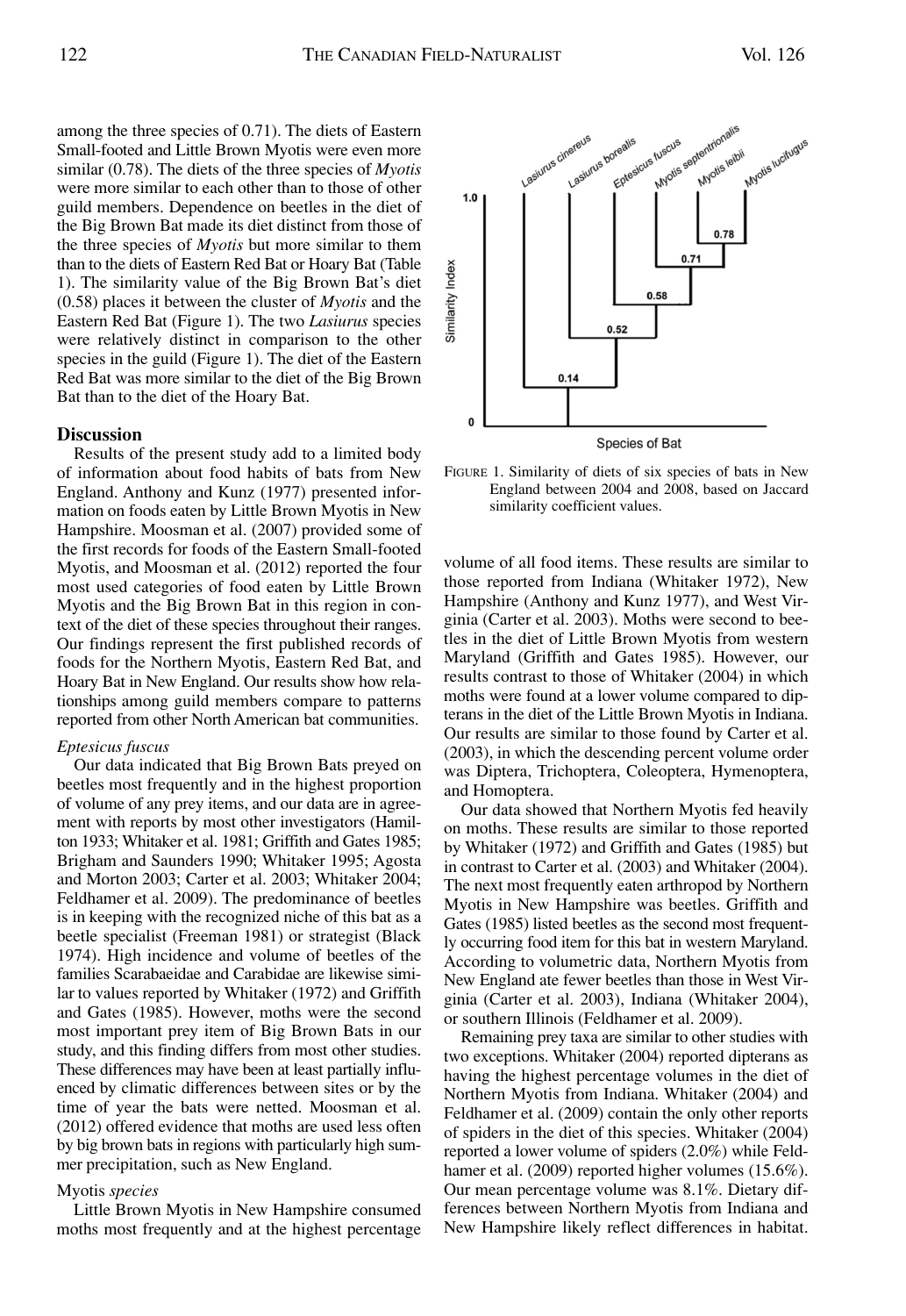Whereas Indiana is primarily an agricultural state, New Hampshire has minimal agriculture and is heavily forested. The Northern Myotis is a forest-dwelling bat, and this suggests why it may encounter spiders in forested sites such as New England more frequently than in the more fragmented agricultural landscapes of Indiana.

#### Lasiurus *species*

The diet of the Eastern Red Bat reported here is similar to that reported elsewhere. The predominance, by volume and occurrence, of moths and beetles has been reported for Eastern Red Bats in West Virginia (Carter et al. 2003) and in Indiana (Whitaker 2004). The diet of our single Hoary Bat was similar to that reported elsewhere. Whitaker (1972) reported that the diets two of three Hoary Bats from Indiana consisting of 100% moths. Five individuals from West Virginia consumed moths at a volume of 98% (Carter et al. 2003). The remaining volume of our single hoary bat was unidentified Hymenopteran (not ichneumonid wasps). Warner (1985) is the only other study to report hymenopterans in the diet of Hoary Bats.

Dietary similarity within the feeding guild is in agreement with Whitaker (2004) for bats from Indiana and with Feldhamer et al. (2009) for bats from Illinois. The pattern of dietary similarity between *Myotis* species differs only in that the Indiana Myotis is present in data from Indiana and Illinois, whereas the Eastern Small-footed Myotis is present in the study area reported here. The diet of Big Brown Bats, reported here, is most similar to the myotine bat cluster than either of the lasiurine species. These results are in contrast to those of both Whitaker (2004) and Feldhamer et al. (2009) who found that the Big Brown Bat's diet was most similar to that of the Evening Bat (*Nycticeus humeralis*) which is absent from the bat community in northern New England.

Differences in diet of bats at our sites relative to other regions could be the result of any number of factors. However, we suspect they reflect the convergence of local climate, prey assemblages, and intraspecific interactions in a bat community with relatively little diversity. Moosman et al. (2012) attributed dietary shifts in such feeding guilds to climate-related differences in the availability of arthropods more than to the diversity of bat species. However, the effects of interspecific competition among insectivorous bats are poorly understood. Thus we encourage authors to report community similarity values in future dietary studies in order to facilitate comparisons across regions.

# **Acknowledgements**

Our study was supported by U.S. National Science Foundation grants 0754788 and 0330897. The assistance of the scientists and staff of the U.S. Army Corps of Engineers allowed us access to their lands in Surry and Peterborough Townships. Cooperation of the United State Air Force made it possible to study bats in New Boston Township. The departments of Fish and Game for Massachusetts and New Hampshire provided us with permits to net bats in various locations in their states, respectively. We recognize the support of K. Austin, C. Cratsley, and L. S. Reynolds for field assistance and providing additional scientific insight. We thank the many undergraduate and graduate students from Fitchburg State University, Franklin Pierce University, and Virginia Military Institute who aided us during many nights in the field.

# **Literature Cited**

- **Agosta, S. J.,** and **D. Morton.** 2003. Diet of the big brown bat, *Eptesicus fuscus*, from Pennsylvania and western Maryland. Northeastern Naturalist 10: 89–104.
- **Aldridge, H. D. J. N.,** and **I. L. Rautenbach.** 1987. Morphology, Echolocation and resource partitioning in insectivorous bats. Journal of Animal Ecology 56: 763–778.
- **Anthony, E. L. P.,** and **T. H. Kunz.** 1977. Feeding strategies of the little brown bat, *M. lucifugus*, in southern New Hampshire. Ecology 58: 775–786.
- **Barclay, R. M. R.,** and **R. M. Brigham.** 1991. Prey detection, dietary niche breadth, and body size in bats: why are aerial insectivorous bats so small? American Naturalist 137: 693–703.
- **Belwood, J. J.,** and **M. B. Fenton.** 1976. Variation in the diet of *Myotis lucifugus* (Chiroptera: Vespertilionidae). Canadian Journal of Zoology 54: 1674–1678.
- **Black, H. L.** 1974. A north temperate bat community: structure and prey populations. Journal of Mammalogy 55: 138– 157.
- **Brigham, R. M.,** and **M. B. Saunders.** 1990. The diet of big brown bats (*Eptesicus fuscus*) in relation to insect availability in southern Alberta, Canada. Northwest Science 64: 7–10.
- **Carter, T. C., M. A. Menzel, S. F. Owen, J. W. Edwards, J. M. Menzel,** and **W. M. Ford.** 2003. Food habits of seven species of bats in the Allegheny Plateau and Ridge and Valley of West Virginia. Northeastern Naturalist 10: 83–88.
- **Feldhamer, G. A., T. C. Carter,** and **J. O. Whitaker, Jr.** 2009. Prey consumed by eight species of insectivorous bats from southern Illinois. American Midland Naturalist 162: 43–51.
- **Freeman, P. W.** 1981. Correspondence of food habits and morphology in insectivorous bats. Journal of Mammalogy 62: 166–173.
- **Furlonger, C. L., H. J. Dewar,** and **M. B. Fenton.** 1987. Habitat use by foraging insectivorous bats. Canadian Journal of Zoology 65: 284–288.
- **Griffith, L. A.,** and **J. E. Gates.** 1985. Food habits of cavedwelling bats in the central Appalachians. Journal of Mammalogy 66: 451–460.
- **Hamilton, W. J., Jr.** 1933. The insect food of the big brown bat. Journal of Mammalogy 14: 155–156.
- **Johnson, J. B.,** and **J. E. Gates.** 2007. Food habits of *Myotis leibii* during fall swarming in West Virginia. Northeastern Naturalist 14: 317–322.
- **Kunz, T. H.** 1973. Resource utilization: temporal and spatial components of bat activity in central Iowa. Journal of Mammalogy 54: 14–32.
- **Moosman, P. R., Jr., H. H. Thomas,** and **J. P. Veilleux.** 2007. Food habits of eastern small-footed bats (*Myotis*